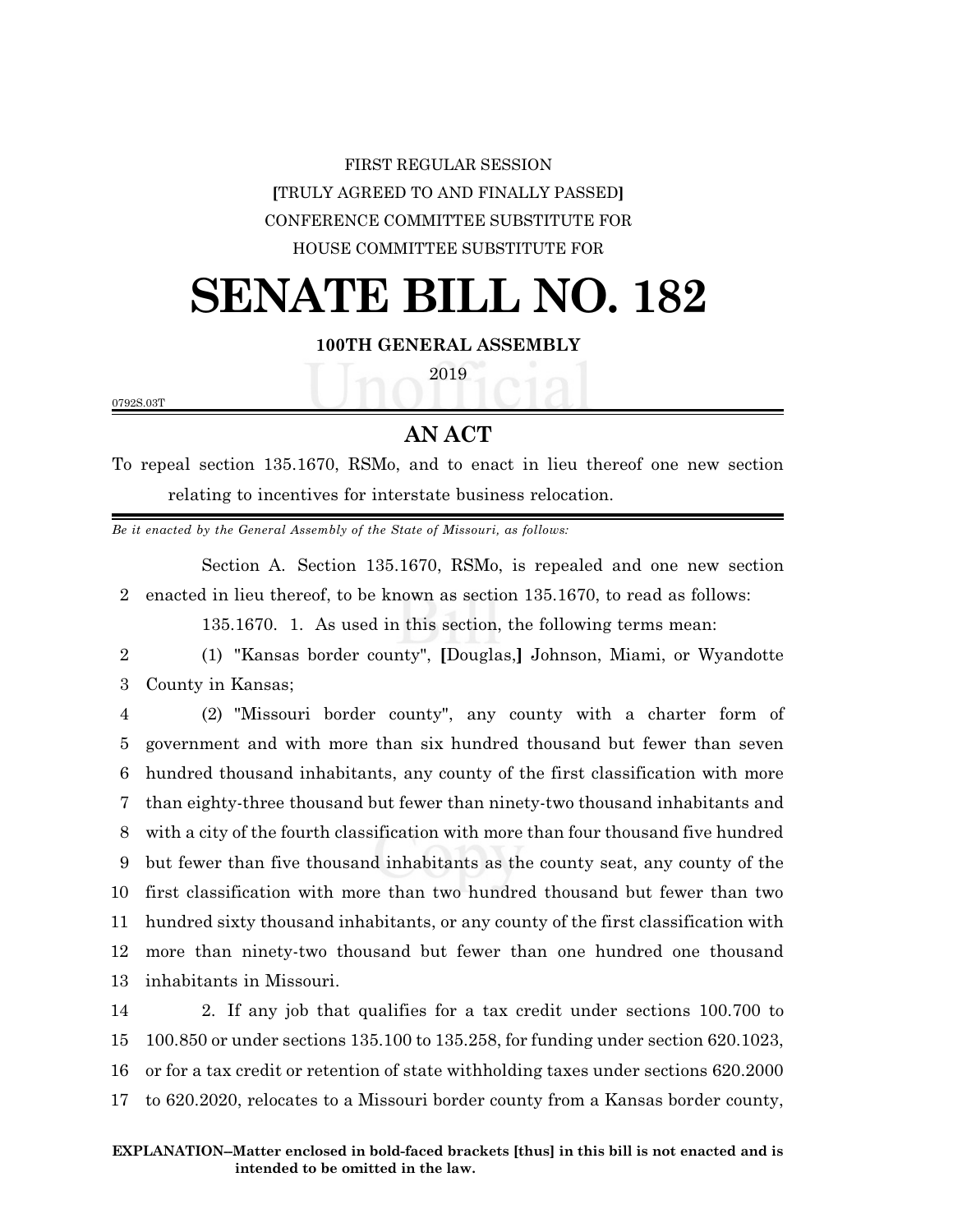no tax credits shall be issued, funding provided, or retention of withholding taxes authorized for such job under such sections.

 3. If the director of the Missouri department of economic development determines that the state of Kansas has enacted legislation or the governor of Kansas issued an executive order or similar action which prohibits the Kansas Department of Commerce or any other Kansas executive department from providing economic incentives for jobs that are relocated from a Missouri border county to a Kansas border county, then the director shall execute and deliver to the governor, the speaker of the house of representatives, and the president pro tempore of the senate a written certification of such determination. Upon the execution and delivery of such written certification and the parties receiving such certification providing a unanimous written affirmation, the provisions of subsection 2 of this section shall be effective unless otherwise provided in this section. The provisions of subsection 2 of this section shall not apply to incentives reserved on behalf of and awarded to Missouri employers prior to the provisions of subsection 2 of this section taking effect.

 4. If the director of the Missouri department of economic development determines that the Kansas Department of Commerce or any other Kansas executive department is providing economic incentives for jobs that relocate from a Missouri border county to a Kansas border county, then the director shall execute and deliver to the governor, the speaker of the house of representatives, and the president pro tempore of the senate a written certification of such determination. Upon the execution and delivery of such written certification and the parties receiving such certification providing a unanimous written affirmation, the provisions of subsection 2 of this section shall not be effective until such time as the director determines that the Kansas Department of Commerce or any other Kansas executive department is not providing economic incentives for jobs that relocate from a Missouri border county to a Kansas border county, and the director has executed and delivered to the governor, the speaker of the house of **[**representative**] representatives**, and the president pro tempore of the senate a written certification of such determination and the parties receiving such certification provide an unanimous written affirmation.

 5. The director of the Missouri department of economic development shall notify the revisor of statutes of all changes in whether subsection 2 of this section is effective.

6. The provisions of this section shall expire August 28, **[**2016**] 2021**,